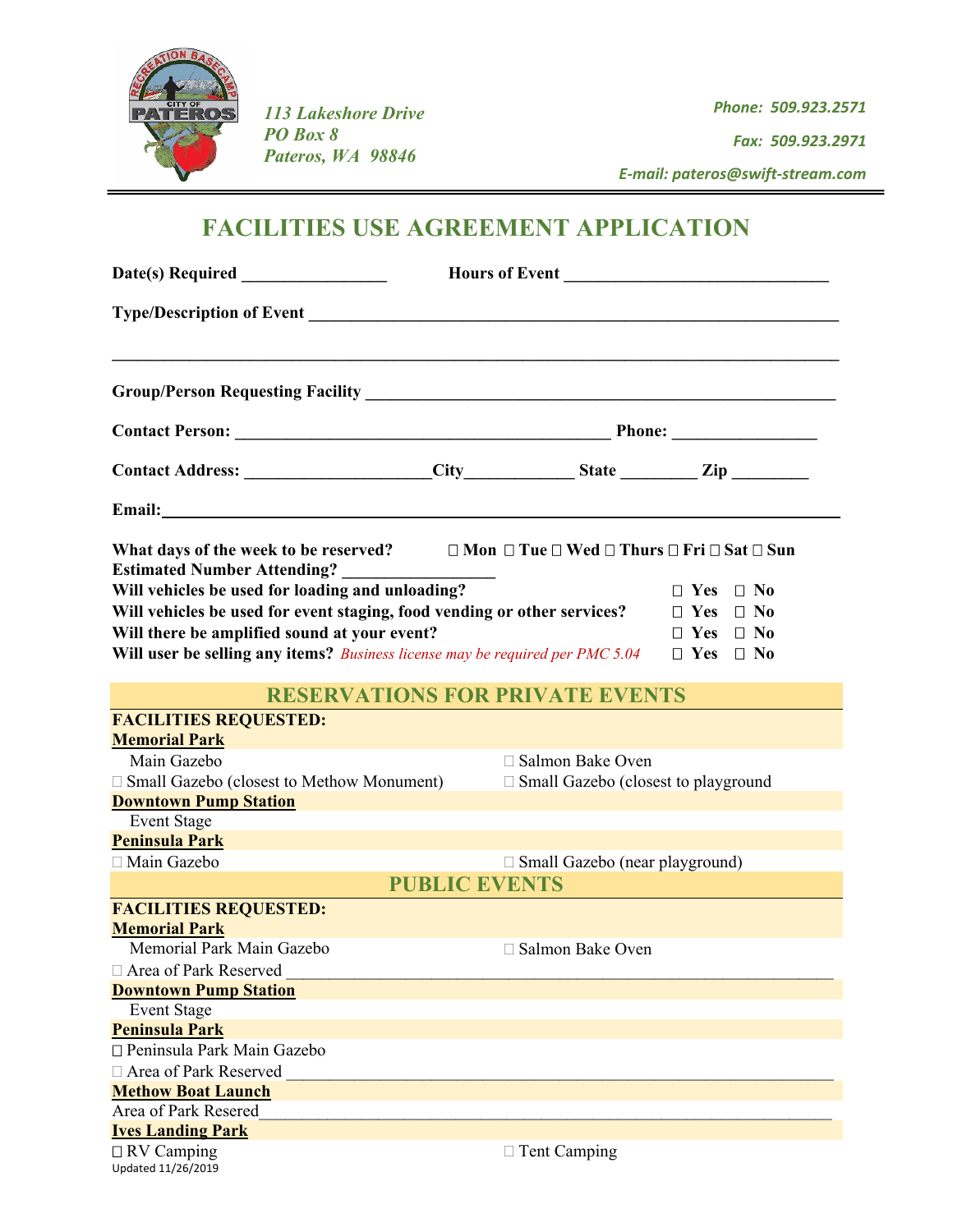| <b>Tennis Courts</b>                        |                 |
|---------------------------------------------|-----------------|
| $\Box$ Courts                               | $\Box$ Pavilion |
| <b>Describe Special Setup Requests</b>      |                 |
| $\Box$ Electric                             |                 |
| $\Box$ Trash                                |                 |
| □ Picnic Tables/Chairs                      |                 |
| $\Box$ Street/Parking Closures              |                 |
| $\Box$ Other                                |                 |
|                                             |                 |
|                                             |                 |
| <b>Are Special Arrangements Needed for?</b> |                 |

|                  | in the second contract of the second contract of the second contract of the second contract of the second contract of the second contract of the second contract of the second contract of the second contract of the second c |                                                                                                        |  |  |
|------------------|--------------------------------------------------------------------------------------------------------------------------------------------------------------------------------------------------------------------------------|--------------------------------------------------------------------------------------------------------|--|--|
|                  |                                                                                                                                                                                                                                | $\Box$ Traffic $\Box$ Security $\Box$ Noise $\Box$ Sanitation $\Box$ Staffing $\Box$ Trash $\Box$ Food |  |  |
| <b>DESCRIBE:</b> |                                                                                                                                                                                                                                |                                                                                                        |  |  |

#### **THIS AGREEMENT FOR USE OF CITY FACILITIES IS SUBJECT TO THE FOLLOWING:**

- **1. Application using the facilities or equipment accepts responsibility for any damage done to the city property and shall reimburse the city for such damages.**
- **2. Applicant agrees to clean the facility and restore to its original arrangement.**
- **3. Applicant must provide an insurance binder with the city named as additional insured for Public Events at a city owned facility.**
- **4. No alcoholic beverages may be served in City Parks without special permit.**
- **5. Applications must be completed and signed by an adult.**
- **6. If facility is being used for juvenile event, adequate adult supervision must be provided at all times.**

**The applicant agrees to defend, indemnify, and hold the City of Pateros, its agents, employees and officials harmless from any and all claims, suits, demands, injuries, loss damage and judgments, including the cost of their defense arising out of, occurring during, or the result of activities of the applicants, except for the sole negligence of the City.** 

**By signing this application, the applicant acknowledges that he/she has read this agreement and agrees to follow the conditions herein.** 

| Date                                         |                                                                      |  |  |  |
|----------------------------------------------|----------------------------------------------------------------------|--|--|--|
| Printed Name                                 | Signature                                                            |  |  |  |
|                                              | Date                                                                 |  |  |  |
| <b>Office Use Only</b>                       |                                                                      |  |  |  |
| Date Received                                | City Official <b>Calculation Calculation Calculation Calculation</b> |  |  |  |
| <b>Special Events Administrator Approval</b> |                                                                      |  |  |  |
| $\Box$ Insurance received                    | □ Alcohol Permit Approved                                            |  |  |  |
| $\Box$ Council Approval                      | □ Calendar Updated                                                   |  |  |  |
| Fees Paid: \$                                | Date:                                                                |  |  |  |

Updated 11/26/2019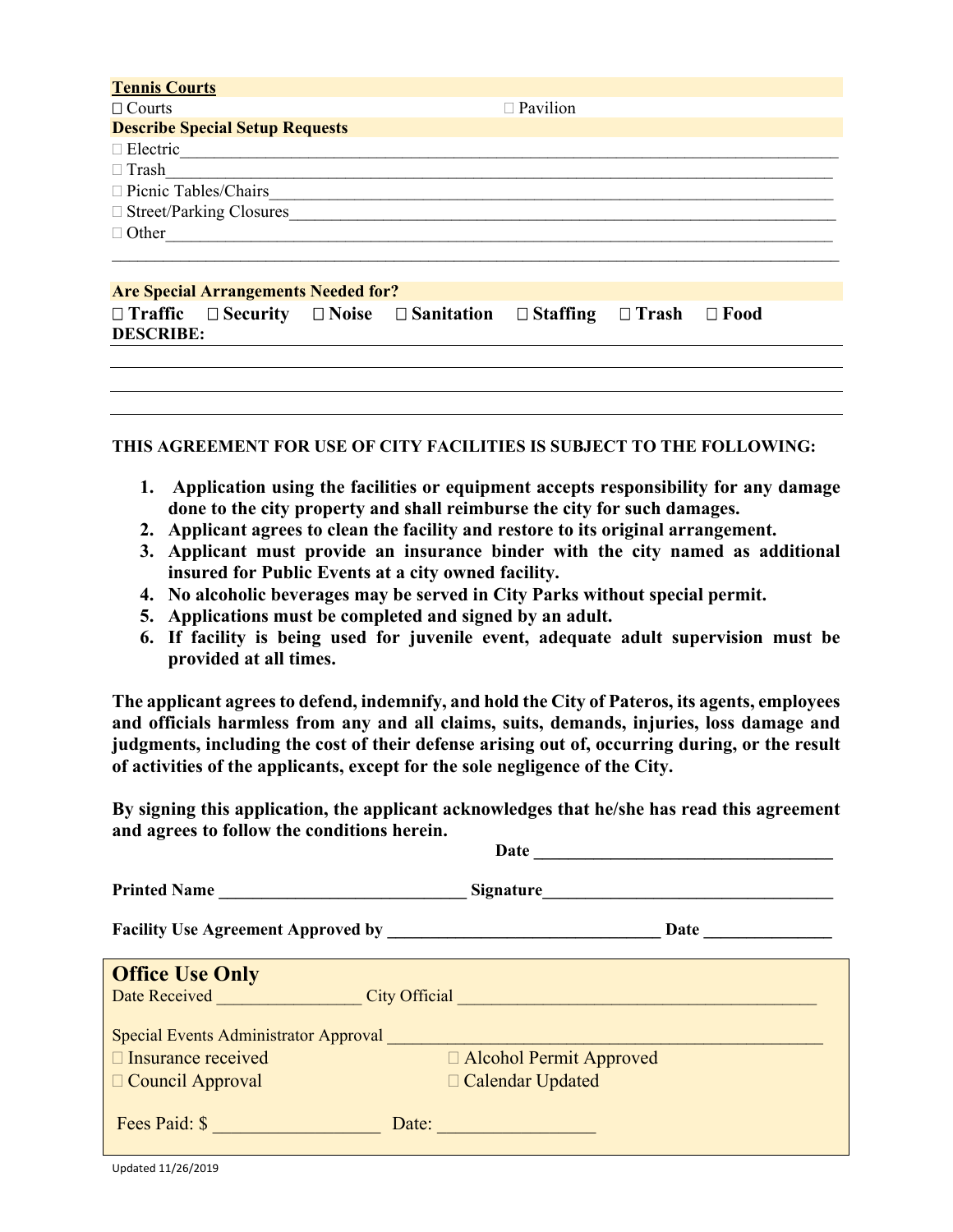## **CITY OF PATEROS FACILITY USE & SPECIAL EVENT RULES AND REGULATIONS**

#### **Introduction & Process**

The City of Pateros, hereinafter "City", has adopted these special event rules and regulations to address the Pateros Municipal Code 12.12.060 requiring permit for assemblies and scheduled events and address the request for park facility use. Assemblies and scheduled events include Private, Public, and City Sponsored Events. The City Administrator or designated employee, "administrator" is responsible for the administration of facility use and special events.

The City will accept Facility Use Agreement Applications for use and reservations of park facilities for special events. Completed applications are accepted at City Hall and taken on a first-come first-served basis.

### **SPECIAL EVENTS:**

- **1. Private Events** Private Event Reservations are intended for non-public activities of groups less than 200, such as picnics, birthday & graduation parties, family reunions, and weddings. Some events, depending on the impact of use, such as a public memorial service, may be classified as a private use by the Mayor or Administrator.
	- a. the clerk will review the application for pertinent information and may request further review by the Administrator. The Administrator may impose additional conditions based on the identified impacts of the proposed event or deem the event requires Council review and approval.
	- b. the clerk will calculate required fee using the most recently adopted fee schedule.
	- c. the clerk will make the reservation in the facility use calendar updating the parks department and administrator and file the application by month in the facility use binder kept at City Hall.
- **2. Public Events**  Public Event Reservations are required for all events where the public is invited. The Administrator may recommend to the Council to waive all or partial fees for small public events less than 200, especially if they are of educational or non-profit nature. The Administrator may also recommend to Council to increase fees for any Public Event depending on the specific impacts of the event, especially for events that are over 300 or of a for-profit nature.
	- a. It is recommended that applications be submitted 90 days in advance of the event, as Council meets once a month and must approve Public Event Applications.
	- b. the clerk will accept the application, review the application for pertinent information, and forward the application to the Administrator.
	- c. the Administrator will review the application. The Administrator may request additional information and/or suggest additional conditions based on the impacts of the proposed event before making a recommendation to the Park Committee.
	- d. The Park Committee will review the application and make a recommendation to Council.
	- e. The application is presented to Council for approval
	- f. If approved the clerk will calculate and collect the required fees using the most recently adopted fee schedule.
	- g. The clerk will make the reservation in the facility use calendar updating the parks department and administrator, and file the application by month in the facility use binder kept at City Hall.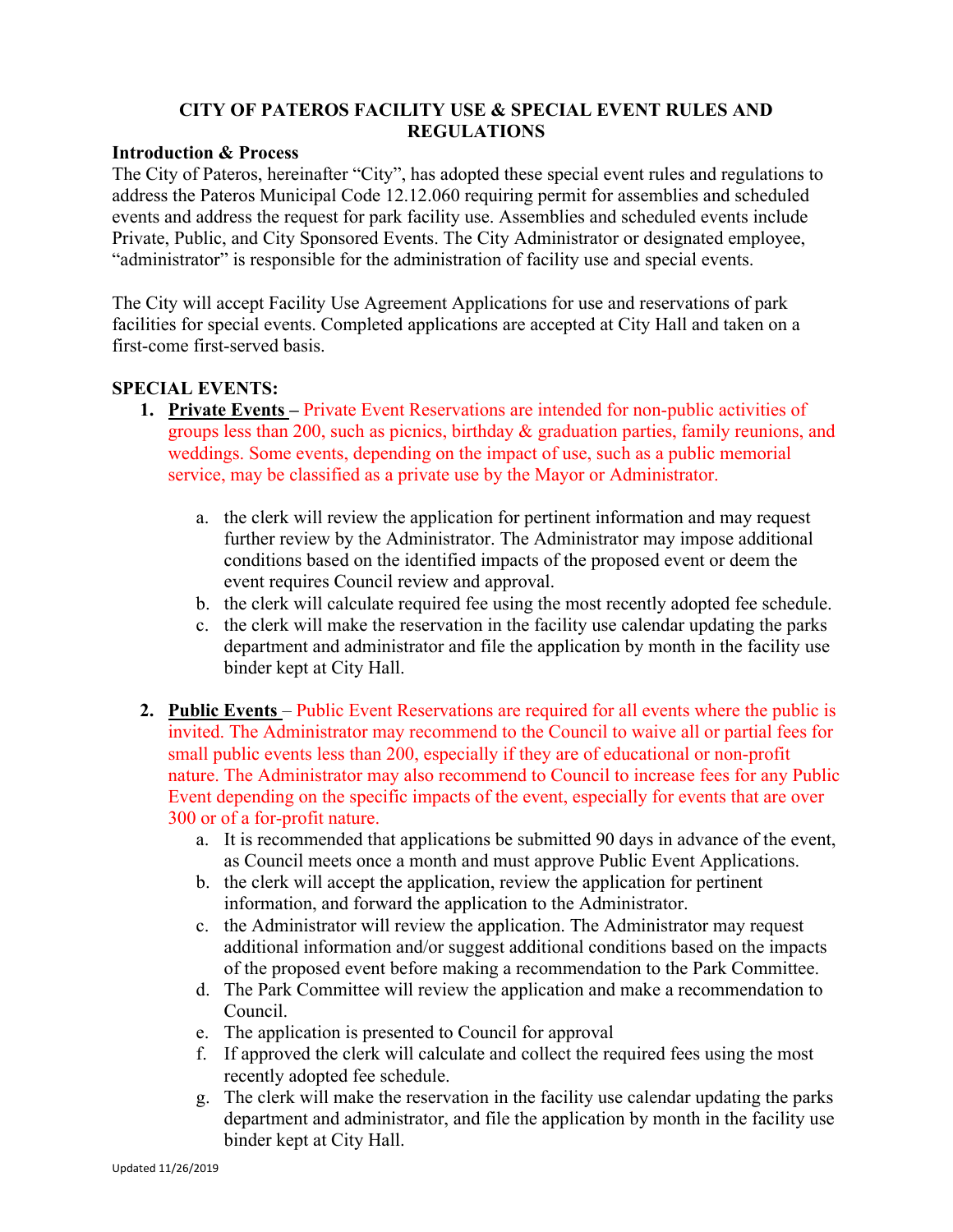## **3. City Sponsored Events**

**a.** The administrator or Mayor may approve all City sponsored events. Council shall be updated regarding new and upcoming City sponsored events.

## **ADDITIONAL PROVISIONS**

The Administrator may impose conditions based on the identified impacts of the proposed event, including but not limited to:

- 1. Alteration of time, place and manner of the event as proposed on the application
- 2. Conditions concerning the area of assembly for parades or marches and disbanding of an event occurring along a route.
- 3. Conditions concerning accommodation of pedestrians or vehicular traffic, including restricting the event to only a portion of the street or rights-of-way.
- 4. Additional fees ad deemed necessary for the event based on the probability of safety and security, property damage, required additional labor and/or further considerations relating to the activity or event.

## **Building Department**

The administrator may require the City Building Inspector to review the event, if the event includes:

- Building of or use of a stage, platform, bleachers, and/or scaffolding structures
- Any structure greater than four feet in height
- Construction of a booth for sales or displays
- Structures anchored to existing buildings or weighing more than 2000 pounds

## **Outdoor Alcohol Beverages**

The City has an adopted Outdoor Alcoholic Beverage Event Regulations. The City Clerk administers the permit application.

### **Insurance**

Insurance is required for all Public Events. Permit applicants must provide to the City proof of liability insurance coverage of at least \$1,000,000 per occurrence and \$2,000,000 general aggregate with the City named as an additional insured party. Insurance shall be written on an occurrence form by an insurance carrier with a minimum of an "A" rating.

### **Damage Mitigation**

Damage to turf, trees, shrub beds, hard surfaces, or buildings caused during the event will be charged to the user or sure group. All damage must be repaired to City of Pateros Parks and Recreation Standards. It is the responsibility of the event sponsors to pay for all damage caused by the event. Cost incurred by Parks for repairing damage to turf, trees, or plant materials will be billed to the user at current labor and material costs as stated in the current adopted Fee Schedule. Needed repairs will be made by City staff or authorized City contractors only.

### **Vehicle Use**

Vehicle use within a park must be stated on the application. Damages due to vehicle use will apply to vehicles entering the park with or without a permit.

### **Staffing fees**

Additional staffing fees if required will be charged as stated in the current adopted Fee Schedule. A two-hour minimum is required for all after hour staffing:

1. Maintenance – responding to maintenance request as a result of the event.